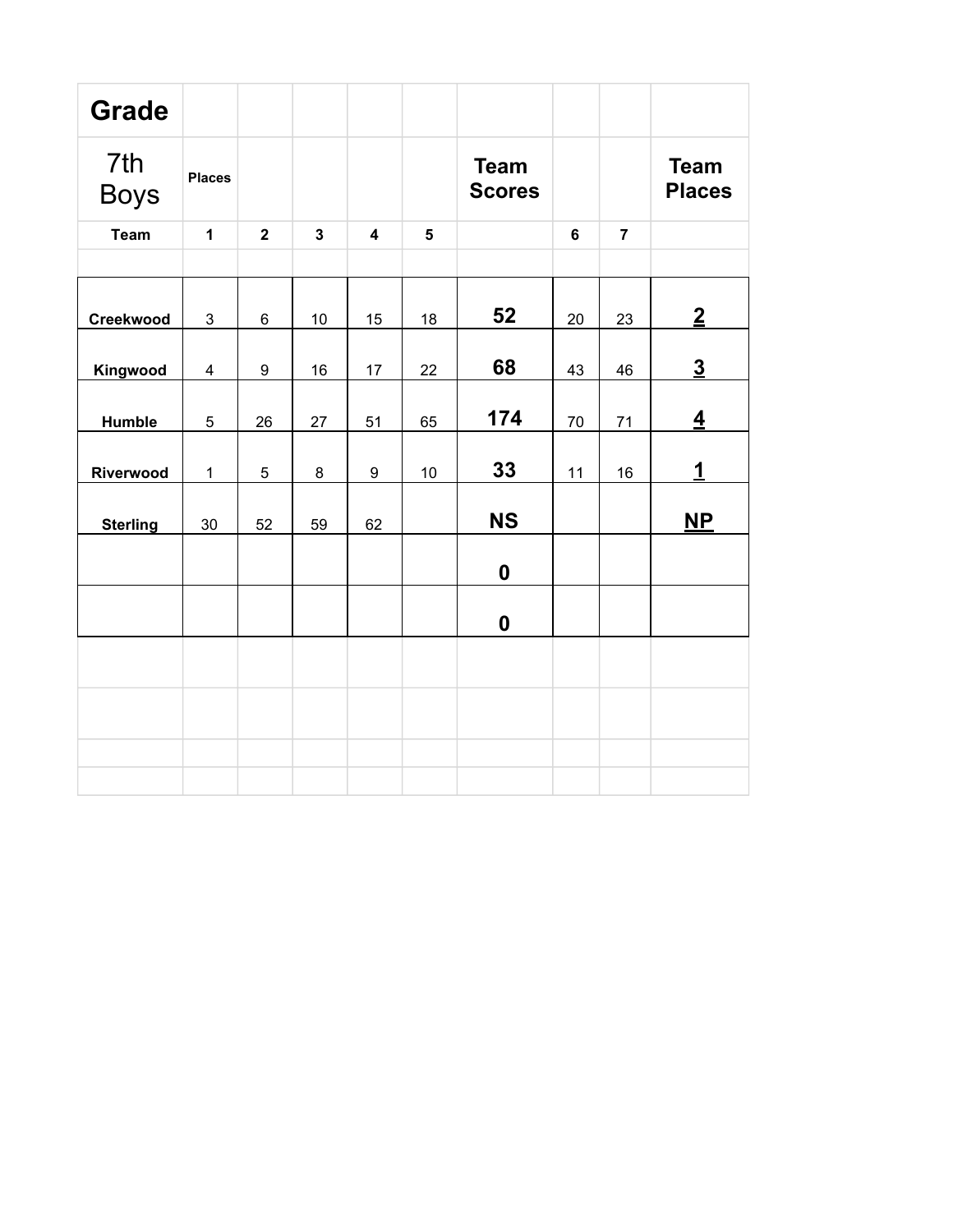|                | 7th Grade Boys           |               |            |                 |                      |    |                         |                  |                   |       |          |     |           |            |            |       |          |
|----------------|--------------------------|---------------|------------|-----------------|----------------------|----|-------------------------|------------------|-------------------|-------|----------|-----|-----------|------------|------------|-------|----------|
|                | Last Name                | First Name    | School     | Place           | Time                 |    | Last Name               | First Name       | School            | Place | Time     |     | Last Name | First Name | School     | Place | Time     |
| 1              | Sanabria Martinez Emilio |               | RMS        |                 | 9:42.08              | 44 | Childress               | Noah             | <b>CMS</b>        | 44    | 13:43.18 | 87  | Reale     | John       | CMS        | 87    | 19:02.25 |
| $\overline{2}$ | Martinez                 | Pierre        | <b>RMS</b> | 2               | 9:44.84              | 45 | Dugas                   | Cohen            | CMS               | 45    | 13:52.78 | 88  | Siverio   | Carlos     | SMS        | 88    | 19:09.14 |
| 3              | Foltz                    | CJ            | <b>CMS</b> | 3               | 9:45.97              | 46 | Cadmen                  | Noah             | <b>KMS</b>        | 46    | 13:53.99 | 89  | Love      | Devin      | KMS        | 89    | 19:10.79 |
| 4              | Parfait                  | Tristan       | <b>KMS</b> |                 | 9:51.60              | 47 | Navarro                 | Alessandro       | <b>RMS</b>        | 47    | 14:05.21 | 90  | Wright    | Asher      | <b>KMS</b> | 90    | 19:29.61 |
| 5              | Flores                   | Mark          | <b>HMS</b> |                 | 9:55.21              | 48 | <b>McGrew</b>           | David            | <b>CMS</b>        | 48    | 14:05.57 | 91  | Cruz      | Darwin     | SMS        | 91    | 19:36.54 |
| 6              | Gonzalez                 | Tiago         | <b>CMS</b> | 6               | 9:56.51              | 49 | Turner                  | Elijah           | <b>CMS</b>        | 49    | 14:14.91 | 92  | McWhorter | Max        | CMS        | 92    | 19:53.87 |
| $\overline{7}$ | Reyes Hernandez          | Carlos        | <b>SMS</b> | 7               | 10:01.37             | 50 | Stagg                   | Silas            | <b>SMS</b>        | 50    | 14:17.17 | 93  | Duenes    | Esteban    | SMS        | 93    | 19:56.26 |
| 8              | Mazingo                  | Jed           | <b>RMS</b> | 8               | 10:30.51             | 51 | Lopez                   | Rafael           | <b>HMS</b>        | 51    | 14:20.83 | 94  | Lazo      | Ethan      | <b>SMS</b> | 94    | 25:56.23 |
| 9              | Malone                   | Ethan         | <b>KMS</b> | 9               | 10:49.04             | 52 | Ramos                   | Tristan          | CMS               | 52    | 14:22.06 | 95  |           |            |            |       |          |
| 10             | Madrid                   | Risten        | <b>CMS</b> | 10              | 10:49.73             | 53 | <b>Butler</b>           | Scottie          | <b>SMS</b>        | 53    | 14:28.28 | 96  |           |            |            |       |          |
| 11             | Cys                      | Enzo          | <b>RMS</b> | 11              | 10:54.19             | 54 | Strickler               | Kevin            | <b>KMS</b>        | 54    | 14:31.54 | 97  |           |            |            |       |          |
| 12             | Limbaugh                 | Luke          | <b>RMS</b> | 12              | 10:54.73             | 55 | Phin                    | Calum            | <b>RMS</b>        | 55    | 14:32.08 | 98  |           |            |            |       |          |
| 13             | Santon                   | Sawyer        | <b>RMS</b> | 13              | 10:56.32             | 56 | <b>Riskus</b>           | Joshua           | <b>KMS</b>        | 56    | 14:34.37 | 99  |           |            |            |       |          |
| 14             |                          |               | <b>RMS</b> | 14              | 11:00.92             | 57 | Swann-Martin            | Rhodry           | <b>CMS</b>        | 57    | 14:49.59 | 100 |           |            |            |       |          |
| 15             | LaBome                   | Sedrick       | CMS        | 15              | 11:07.92             | 58 | Smith                   | Sumner           | <b>CMS</b>        | 58    | 14:51.19 | 101 |           |            |            |       |          |
| 16             | Boynton                  | Josiah        | <b>KMS</b> | 16              | 11:12.37             | 59 | Grube                   | Patrick          | CMS               | 59    | 14:53.53 | 102 |           |            |            |       |          |
| 17             | Triqueros                | Christopher   | <b>KMS</b> | 17              | 11:16.09             | 60 |                         |                  |                   | 60    | 14:57.51 | 103 |           |            |            |       |          |
| 18             | Istratescu               | Ashton        | CMS        | 18              | 11:17.16             | 61 | Spikes                  | Cedric           | <b>SMS</b>        | 61    | 15:19.50 | 104 |           |            |            |       |          |
| 19             | Wolfram                  | Jacob         | <b>RMS</b> | 19              | 11:23.49             | 62 | Huffty                  | Lincoln          | <b>CMS</b>        | 62    | 15:04.16 | 105 |           |            |            |       |          |
| 20             | <b>Burton</b>            | William       | <b>CMS</b> | 20              | 11:25.39             | 63 | Lund                    | Trey             | <b>KMS</b>        | 63    | 15:06.80 | 106 |           |            |            |       |          |
| 21             |                          |               |            | 21              | 11:27.27             | 64 | Del Angel               | Micah            | <b>KMS</b>        | 64    | 15:07.82 | 107 |           |            |            |       |          |
| 22             | Gilliam                  | Ivory         | <b>KMS</b> | $\overline{22}$ | 11:31.50             | 65 | Reeves                  | Robert           | <b>HMS</b>        | 65    | 15:10.14 | 108 |           |            |            |       |          |
| 23             | Castilo                  | Geovani       | <b>CMS</b> | 23              | 11:31.80             | 66 | Chavez                  | Santaigo         | <b>KMS</b>        | 66    | 15:13.47 | 109 |           |            |            |       |          |
| 24             | Mooney                   | Joaquin       | <b>CMS</b> | 24              | 11:36.17             | 67 | Hirschfield             | <b>Brock</b>     | <b>KMS</b>        | 67    | 15:15.67 | 110 |           |            |            |       |          |
| 25             | Falcone                  | Chris         | <b>RMS</b> | 25              | 11:37.24             | 68 | <b>Barrios</b>          | Antonio          | SMS               | 68    | 15:45.38 | 111 |           |            |            |       |          |
| 26             | Ochoa                    | Julian        | <b>HMS</b> | 26              | 11:42.98             | 69 | Rodriguez               | Gilberto         | <b>KMS</b>        | 69    | 15:48.45 | 112 |           |            |            |       |          |
| 27             | McNair                   | Brandon       | <b>HMS</b> | 27              | 11:43.63             | 70 | Sapien                  | Emiliano         | <b>HMS</b>        | 70    | 15:49.50 | 113 |           |            |            |       |          |
| 28             | Smith                    | Ryan          | CMS        | 28              | 11:45.39             | 71 | Turner                  | Milton           | <b>HMS</b>        | 71    | 16:02.16 | 114 |           |            |            |       |          |
| 29             | Touchet                  |               | <b>RMS</b> | 29              | 12:20.22             | 72 | Tann                    | Kyle             | <b>HMS</b>        | 72    | 16:06.00 | 115 |           |            |            |       |          |
| 30             | Savoie                   | Ryan          | <b>RMS</b> | 30              | 12:29.98             | 73 | Riehn                   | Aiden            | <b>KMS</b>        | 73    | 16:19.01 | 116 |           |            |            |       |          |
| 31             | Mooring                  | <b>Bryant</b> | CMS        | 31              | 12:31.52             | 74 | Ortiz                   | Matthew          | CMS               | 74    | 16:31.66 | 117 |           |            |            |       |          |
| 32             | Hernaudez                | Sebastian     | <b>CMS</b> | 32              | 12:52.06             | 75 | Delap                   | Samuel           | CMS               | 75    | 16:35.47 | 118 |           |            |            |       |          |
| 33             | West                     | Xander        | CMS        | 33              | 13:05.47             |    | 76 Weldon               | Mason            | CMS               | 76    | 16:41.78 | 119 |           |            |            |       |          |
| 34             | Cervantes                | Benjamin      | <b>SMS</b> | 34              | 13:08.03             | 77 | Gentry                  | Myles            | CMS               | 77    | 16:53.44 | 120 |           |            |            |       |          |
|                | 35   Facundo             | Cecilio       | SMS        | 35              | 13:12.66             |    | 78 Hernandez Chavez     | Juan             | <b>SMS</b>        | 78    | 17:18.32 | 121 |           |            |            |       |          |
| 36 Ali         |                          | Ahsim         | RMS        | 36              | 13:13.25             |    | 79 Logan                | Riley            | CMS               | 79    | 17:29.32 | 122 |           |            |            |       |          |
|                | 37 Sissons               | Sebastion     | <b>CMS</b> |                 |                      |    | 80 Seely                | Bob              | CMS               |       |          |     |           |            |            |       |          |
|                | 38 Simon                 |               | <b>RMS</b> | 37              | 13:15.24<br>13:22.55 |    | 81 Moreno               | Cohen            | <b>CMS</b>        | 80    | 17:50.48 | 123 |           |            |            |       |          |
|                | 39 Harriman              | Jack          | <b>CMS</b> | 38<br>39        |                      |    |                         |                  |                   | 81    | 17:55.97 | 124 |           |            |            |       |          |
|                |                          | Dane          | <b>CMS</b> | 40              | 13:23.52             |    | 82 Verduzco<br>83 Smith | Angel<br>Cash    | SMS<br><b>CMS</b> | 82    | 17:56.61 | 125 |           |            |            |       |          |
|                | 40 Brown                 | Nathan        |            |                 | 13:24.59             |    |                         |                  |                   | 83    | 18:24.47 | 126 |           |            |            |       |          |
|                | 41 Wilson                | Jacob         | RMS        | 41              | 13:37.60             |    | 84 Richards             | Bryce            | <b>HMS</b>        | 84    | 18:35.60 | 127 |           |            |            |       |          |
|                | 42 Lozano                | Leondardo     | <b>RMS</b> | 42              | 13:37.88             |    | 85   Paze               | Juan             | <b>RMS</b>        | 85    | 18:48.17 | 128 |           |            |            |       |          |
|                | 43 Balcom                | River         | <b>KMS</b> | 43              | 13:39.06             |    | 86 Sean                 | <b>Brumfield</b> | RMS   86          |       | 18:50.76 | 129 |           |            |            |       |          |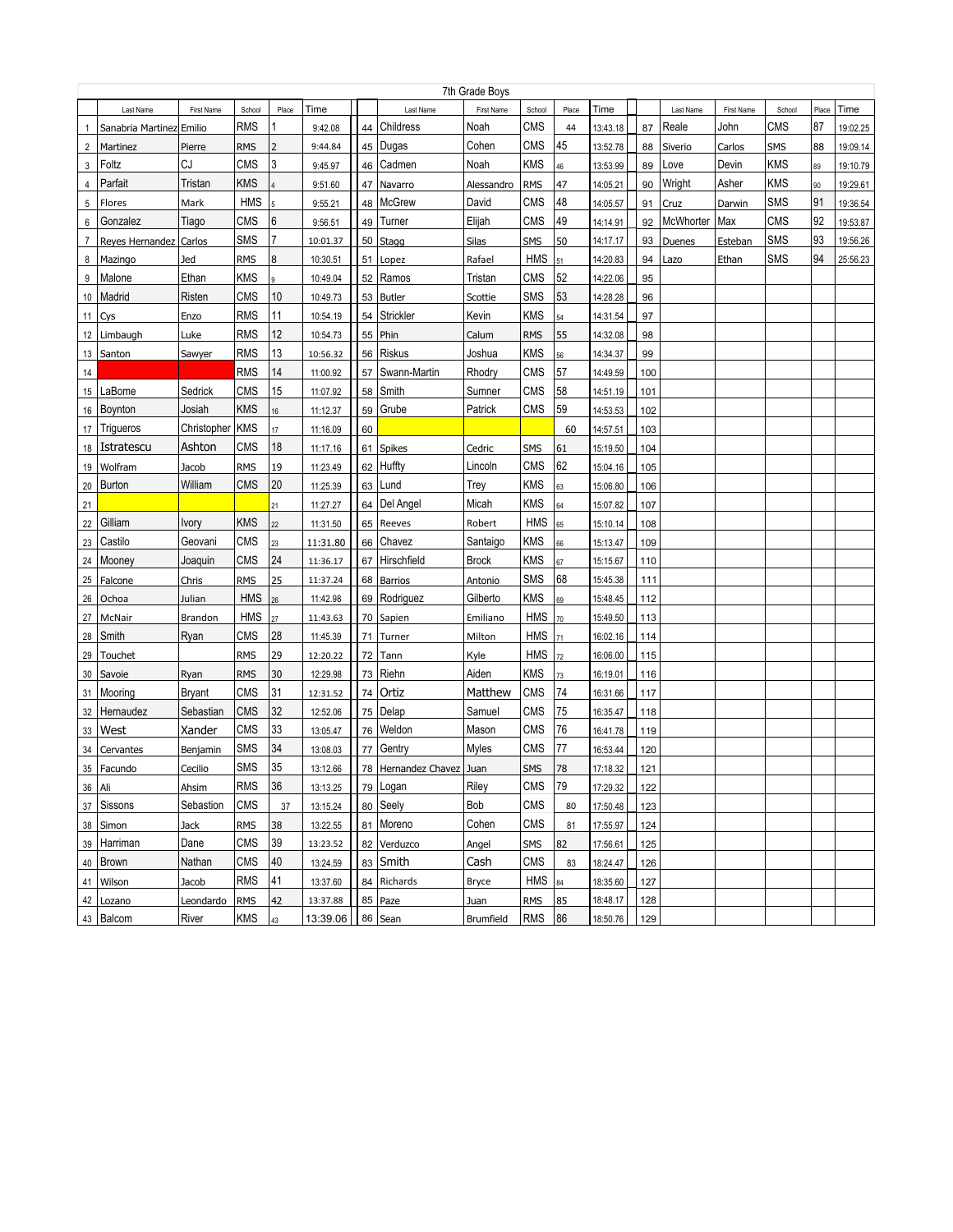| <b>CREEKWOOD 7th Grade Boys</b> |                 |               |            |                 |          |    |              |            |        |              |        |  |
|---------------------------------|-----------------|---------------|------------|-----------------|----------|----|--------------|------------|--------|--------------|--------|--|
|                                 | Last Name       | First Name    | School     | Place           | Time     |    | Last Name    | First Name | School | Time         | Place  |  |
|                                 | $1$ Foltz       | CJ            | <b>CMS</b> | $ 3\rangle$     | 9:45.97  |    | 31 Childress | Noah       |        | CMS 13:43.18 | 44     |  |
|                                 | 2 Madrid        | Risten        | <b>CMS</b> | 10              | 10:49.73 |    | 32 Castilo   | Geovani    |        | CMS 11:31.80 | 23     |  |
|                                 | 3 Gonzalez      | Tiago         | <b>CMS</b> | $6\phantom{.}6$ | 9:56.51  |    | 33 Smith     | Cash       |        | CMS 18:24.47 | 83     |  |
|                                 | 4 Smith         | Ryan          | <b>CMS</b> | 28              | 11:45.39 |    | 34 Moreno    | Cohen      |        | CMS 17:55.97 | 81     |  |
|                                 | 5 Burton        | William       | <b>CMS</b> | 20              | 11:25.39 |    | 35 Seely     | Bob        |        | CMS 17:50.48 | 80     |  |
|                                 | 6 LaBome        | Sedrick       | <b>CMS</b> | 15              | 11:07.92 |    | 36 Sissons   | Sebastion  | CMS    | 13:15.24     | $37\,$ |  |
|                                 | 7 Bohorguez     | Steven        | <b>CMS</b> |                 |          | 37 |              |            |        |              |        |  |
|                                 | 8 Mooney        | Joaquin       | <b>CMS</b> | 24              | 11:36.17 | 38 |              |            |        |              |        |  |
|                                 | 9 Smith         | Sumner        | <b>CMS</b> | 58              | 14:51.19 | 39 |              |            |        |              |        |  |
|                                 | 10 Swann-Martin | Rhodry        | <b>CMS</b> | 57              | 14:49.59 | 40 |              |            |        |              |        |  |
|                                 | 11 Ramos        | Tristan       | <b>CMS</b> | 52              | 14:22.06 | 41 |              |            |        |              |        |  |
|                                 | 12 Brown        | Nathan        | <b>CMS</b> | 40              | 13:24.59 | 42 |              |            |        |              |        |  |
|                                 | 13 McGrew       | David         | <b>CMS</b> | 48              | 14:05.57 | 43 |              |            |        |              |        |  |
|                                 | 14 Dugas        | Cohen         | <b>CMS</b> | 45              | 13:52.78 | 44 |              |            |        |              |        |  |
|                                 | 15 Harriman     | Dane          | <b>CMS</b> | 39              | 13:23.52 | 45 |              |            |        |              |        |  |
|                                 | 16 Gentry       | Myles         | <b>CMS</b> | 77              | 16:53.44 | 46 |              |            |        |              |        |  |
|                                 | 17 Grube        | Patrick       | <b>CMS</b> | 59              | 14:53.53 | 47 |              |            |        |              |        |  |
|                                 | 18 Hernaudez    | Sebastian     | <b>CMS</b> | 32              | 12:52.06 | 48 |              |            |        |              |        |  |
|                                 | 19 Mooring      | <b>Bryant</b> | <b>CMS</b> | 31              | 12:31.52 | 49 |              |            |        |              |        |  |
|                                 | 20 Weldon       | Mason         | <b>CMS</b> | 76              | 16:41.78 | 50 |              |            |        |              |        |  |
|                                 | 21 McWhorter    | Max           | <b>CMS</b> | 92              | 19:53.87 | 51 |              |            |        |              |        |  |
|                                 | 22 Turner       | Elijah        | <b>CMS</b> | 49              | 14:14.91 | 52 |              |            |        |              |        |  |
|                                 | 23 Ortiz        | Matthew       | <b>CMS</b> | 74              | 16:31.66 | 53 |              |            |        |              |        |  |
|                                 | 24 Delap        | Samuel        | CMS        | 75              | 16:35.47 | 54 |              |            |        |              |        |  |
|                                 | 25 Logan        | Riley         | <b>CMS</b> | 79              | 17:29.32 | 55 |              |            |        |              |        |  |
|                                 | 26 Istratescu   | Ashton        | <b>CMS</b> | 18              | 11:17.16 | 56 |              |            |        |              |        |  |
|                                 | 27 Huffty       | Lincoln       | <b>CMS</b> | 62              | 15:04.16 | 57 |              |            |        |              |        |  |
|                                 | 28 West         | Xander        | <b>CMS</b> | 33              | 13:05.47 | 58 |              |            |        |              |        |  |
|                                 | 29 Reale        | John          | <b>CMS</b> | 87              | 19:02.25 | 59 |              |            |        |              |        |  |
|                                 | 30 Rulong       | Lucas         | <b>CMS</b> |                 |          | 60 |              |            |        |              |        |  |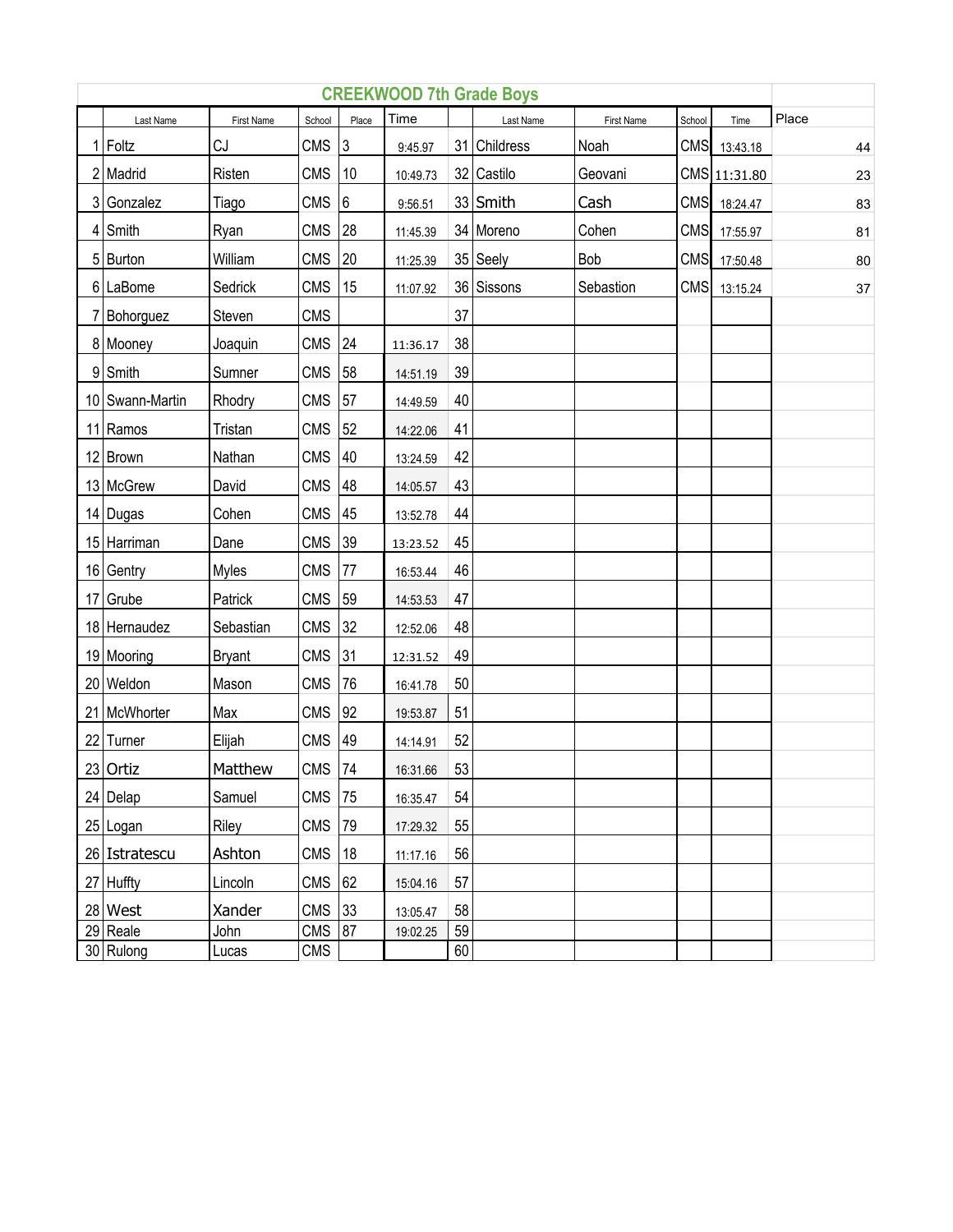|        | <b>KINGWOOD 7th GRADE Boys</b> |              |            |                |          |        |           |            |        |      |  |  |
|--------|--------------------------------|--------------|------------|----------------|----------|--------|-----------|------------|--------|------|--|--|
|        | Last Name                      | First Name   | School     | Place          | Time     |        | Last Name | First Name | School | Time |  |  |
|        | $_1$   Balcom                  | River        | <b>KMS</b> | 43             | 13:39.06 | 31     |           |            |        |      |  |  |
|        | $2$ Boynton                    | Josiah       | <b>KMS</b> | 16             | 11:12.37 | $32\,$ |           |            |        |      |  |  |
|        | 3 Cadmen                       | Noah         | <b>KMS</b> | 46             | 13:53.99 | 33     |           |            |        |      |  |  |
|        | $4$ Chavez                     | Santaigo     | <b>KMS</b> | 66             | 15:13.47 | $34\,$ |           |            |        |      |  |  |
|        | 5 Del Angel                    | Micah        | <b>KMS</b> | 64             | 15:07.82 | $35\,$ |           |            |        |      |  |  |
|        | $_6$ Gilliam                   | <b>lvory</b> | <b>KMS</b> | 22             | 11:31.50 | $36\,$ |           |            |        |      |  |  |
|        | $7$ Hirschfield                | <b>Brock</b> | <b>KMS</b> | 67             | 15:15.67 | $37\,$ |           |            |        |      |  |  |
|        | $8$ Love                       | Devin        | <b>KMS</b> | 89             | 19:10.79 | 38     |           |            |        |      |  |  |
|        | 9Lund                          | Trey         | <b>KMS</b> | 63             | 15:06.80 | 39     |           |            |        |      |  |  |
|        | 10 Malone                      | Ethan        | <b>KMS</b> | 9              | 10:49.04 | 40     |           |            |        |      |  |  |
|        | $_{11}$   Najafi               | Artin        | <b>KMS</b> |                |          | 41     |           |            |        |      |  |  |
|        | $_{12}$ Parfait                | Tristan      | <b>KMS</b> | $\overline{4}$ | 9:51.60  | 42     |           |            |        |      |  |  |
|        | $_{13}$ Riehn                  | Aiden        | <b>KMS</b> | 73             | 16:19.01 | 43     |           |            |        |      |  |  |
|        | $_{14}$ Riskus                 | Joshua       | <b>KMS</b> | 56             | 14:34.37 | 44     |           |            |        |      |  |  |
|        | 15   Rodriguez                 | Gilberto     | <b>KMS</b> | 69             | 15:48.45 | 45     |           |            |        |      |  |  |
|        | 16 Strickler                   | Kevin        | <b>KMS</b> | 54             | 14:31.54 | 46     |           |            |        |      |  |  |
|        | 17 Trigueros                   | Christopher  | <b>KMS</b> | 17             | 11:16.09 | 47     |           |            |        |      |  |  |
|        | $_{18}$ Wright                 | Asher        | <b>KMS</b> | 90             | 19:29.61 | 48     |           |            |        |      |  |  |
| 19     |                                |              |            |                |          | 49     |           |            |        |      |  |  |
| 20     |                                |              |            |                |          | 50     |           |            |        |      |  |  |
| 21     |                                |              |            |                |          | 51     |           |            |        |      |  |  |
| 22     |                                |              |            |                |          | 52     |           |            |        |      |  |  |
| 23     |                                |              |            |                |          | 53     |           |            |        |      |  |  |
| 24     |                                |              |            |                |          | 54     |           |            |        |      |  |  |
| 25     |                                |              |            |                |          | 55     |           |            |        |      |  |  |
| 26     |                                |              |            |                |          | 56     |           |            |        |      |  |  |
| $27\,$ |                                |              |            |                |          | 57     |           |            |        |      |  |  |
| 28     |                                |              |            |                |          | 58     |           |            |        |      |  |  |
| 29     |                                |              |            |                |          | 59     |           |            |        |      |  |  |
| $30\,$ |                                |              |            |                |          | 60     |           |            |        |      |  |  |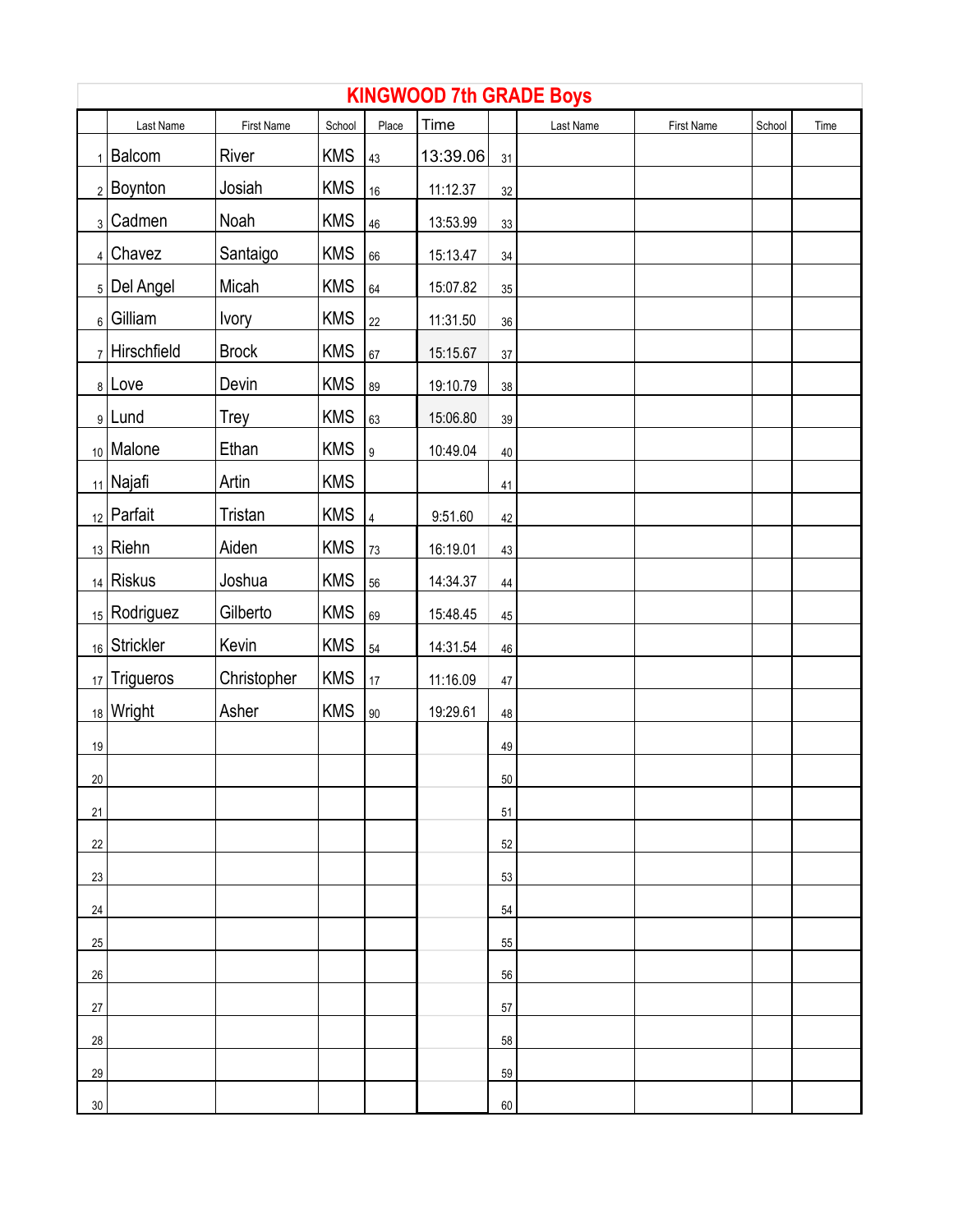| <b>HUMBLE 7th GRADE Boys</b> |              |            |            |                |          |        |           |            |        |      |  |
|------------------------------|--------------|------------|------------|----------------|----------|--------|-----------|------------|--------|------|--|
|                              | Last Name    | First Name | School     | Place          | Time     |        | Last Name | First Name | School | Time |  |
|                              | $1$ Turner   | Milton     | <b>HMS</b> | 71             | 16:02.16 |        |           |            |        |      |  |
|                              | $2$ Sapien   | Emiliano   | <b>HMS</b> | 70             | 15:49.50 | 31     |           |            |        |      |  |
|                              | $3$ Tann     | Kyle       | <b>HMS</b> | 72             | 16:06.00 | 32     |           |            |        |      |  |
|                              | $4$ Flores   | Mark       | <b>HMS</b> | $\overline{5}$ | 9:55.21  | $33\,$ |           |            |        |      |  |
|                              | $4$ Richards | Bryce      | <b>HMS</b> | 84             | 18:35.60 | $34\,$ |           |            |        |      |  |
|                              | $5$ Lopez    | Rafael     | <b>HMS</b> | 51             | 14:20.83 | $35\,$ |           |            |        |      |  |
|                              | $6$ Perez    | Giovani    | <b>HMS</b> |                |          | $36\,$ |           |            |        |      |  |
|                              | 7 McNair     | Brandon    | <b>HMS</b> | 27             | 11:43.63 | $37\,$ |           |            |        |      |  |
|                              | $8$ Reeves   | Robert     | <b>HMS</b> | 65             | 15:10.14 | $38\,$ |           |            |        |      |  |
|                              | 9 Ochoa      | Julian     | <b>HMS</b> | 26             | 11:42.98 | $39\,$ |           |            |        |      |  |
| 10                           |              |            |            |                |          | 40     |           |            |        |      |  |
| 11                           |              |            |            |                |          | 41     |           |            |        |      |  |
| 12                           |              |            |            |                |          | 42     |           |            |        |      |  |
| 13                           |              |            |            |                |          | 43     |           |            |        |      |  |
| $14$                         |              |            |            |                |          | 44     |           |            |        |      |  |
| $15\,$                       |              |            |            |                |          | 45     |           |            |        |      |  |
| $16\,$                       |              |            |            |                |          | 46     |           |            |        |      |  |
| $17\,$                       |              |            |            |                |          | 47     |           |            |        |      |  |
| $18\,$                       |              |            |            |                |          | 48     |           |            |        |      |  |
| 19                           |              |            |            |                |          | 49     |           |            |        |      |  |
| 20                           |              |            |            |                |          | $50\,$ |           |            |        |      |  |
| 21                           |              |            |            |                |          | 51     |           |            |        |      |  |
| 22                           |              |            |            |                |          | 52     |           |            |        |      |  |
| 23                           |              |            |            |                |          | 53     |           |            |        |      |  |
| 24                           |              |            |            |                |          | 54     |           |            |        |      |  |
| 25                           |              |            |            |                |          | 55     |           |            |        |      |  |
| 26                           |              |            |            |                |          | 56     |           |            |        |      |  |
| 27                           |              |            |            |                |          | 57     |           |            |        |      |  |
| 28                           |              |            |            |                |          | 58     |           |            |        |      |  |
| 29                           |              |            |            |                |          | 59     |           |            |        |      |  |
| $30\,$                       |              |            |            |                |          | 60     |           |            |        |      |  |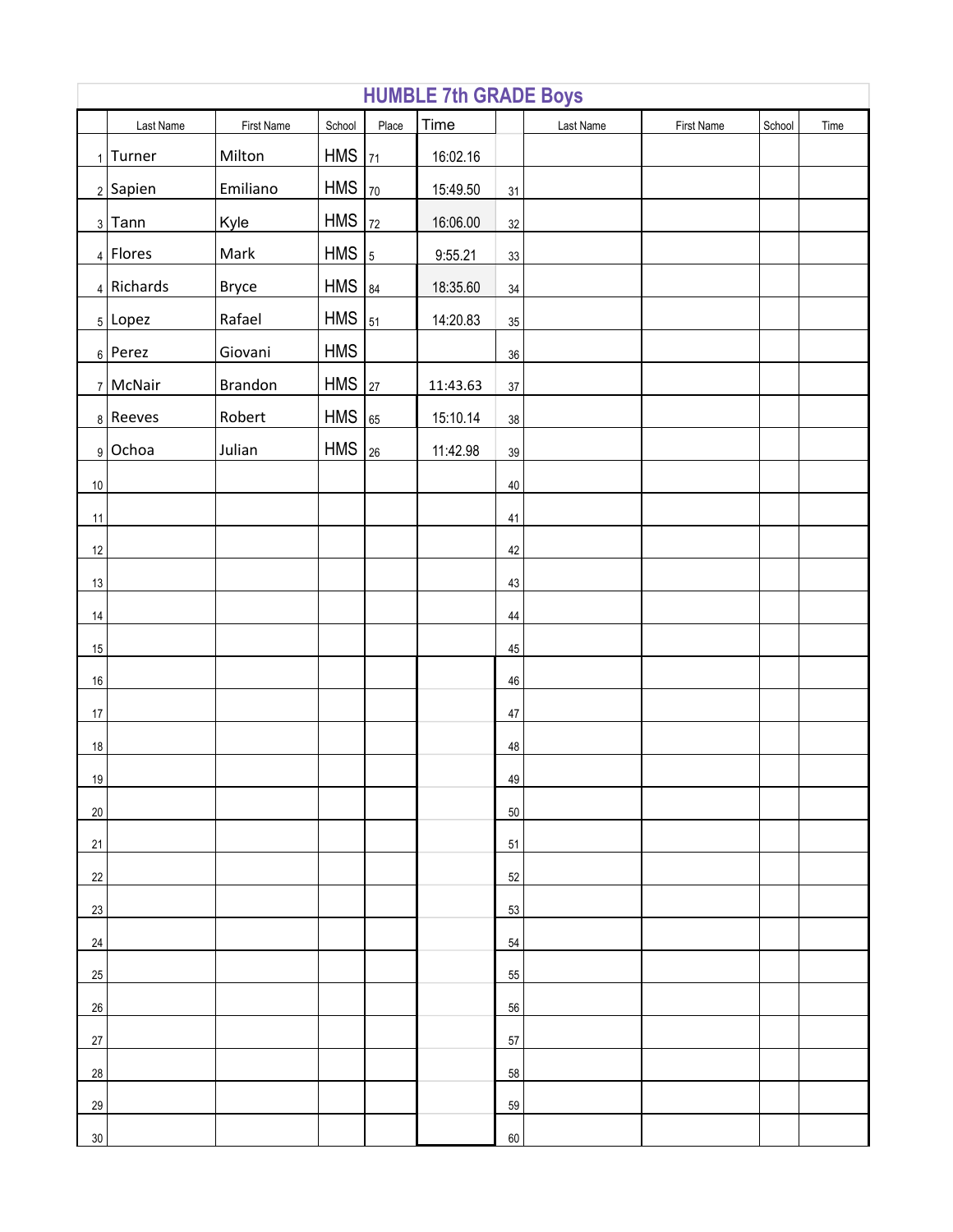|        | Last Name                | First Name       | School     | Place | Time     |        | <b>RIVERWOOD 7th GRADE Boys</b><br>Last Name | <b>First Name</b> | School | Time |
|--------|--------------------------|------------------|------------|-------|----------|--------|----------------------------------------------|-------------------|--------|------|
|        | $1$ Ali                  | Ahsim            | <b>RMS</b> | 36    | 13:13.25 | 31     |                                              |                   |        |      |
|        | $2$ Sean                 | <b>Brumfield</b> | <b>RMS</b> | 86    | 18:50.76 | 32     |                                              |                   |        |      |
|        | 3 Casanova               | <b>Rosh</b>      | <b>RMS</b> | 14    |          | 33     |                                              |                   |        |      |
|        | $4$ Cys                  | Enzo             | <b>RMS</b> | 11    | 10:54.19 | $34\,$ |                                              |                   |        |      |
|        | 5 Santon                 | Sawyer           | <b>RMS</b> | 13    | 10:56.32 | $35\,$ |                                              |                   |        |      |
|        | 6 Limbaugh               | Luke             | <b>RMS</b> | 12    | 10:54.73 | 36     |                                              |                   |        |      |
|        | $7$ Kellogg              | Ethan            | <b>RMS</b> |       |          | $37\,$ |                                              |                   |        |      |
|        | 8 Wilson                 | Jacob            | <b>RMS</b> | 41    | 13:37.60 | 38     |                                              |                   |        |      |
|        | 9 Sanabria Martin Emilio |                  | <b>RMS</b> | 1     | 9:42.08  | $39\,$ |                                              |                   |        |      |
|        | 10 Heun                  | Benjamin         | <b>RMS</b> | 14    |          | $40\,$ |                                              |                   |        |      |
|        | 11 Lozano                | Leondardo        | <b>RMS</b> | 42    | 13:37.88 | 41     |                                              |                   |        |      |
|        | 12 Wolfram               | Jacob            | <b>RMS</b> | 19    | 11:23.49 | 42     |                                              |                   |        |      |
|        | 13 Mazingo               | <b>Jed</b>       | <b>RMS</b> | 8     | 10:30.51 | 43     |                                              |                   |        |      |
|        | $14$ Simon               | Jack             | <b>RMS</b> | 38    | 13:22.55 | $44\,$ |                                              |                   |        |      |
|        | 15   Navarro             | Alessandro       | <b>RMS</b> | 47    | 14:05.21 | 45     |                                              |                   |        |      |
|        | 16 Falcone               | Chris            | <b>RMS</b> | 25    | 11:37.24 | 46     |                                              |                   |        |      |
|        | $17$ Savoie              | Ryan             | <b>RMS</b> | 30    | 12:29.98 | $47\,$ |                                              |                   |        |      |
|        | $18$ Phin                | Calum            | <b>RMS</b> | 55    | 14:32.08 | 48     |                                              |                   |        |      |
|        | $19$ Paze                | Juan             | <b>RMS</b> | 85    | 18:48.17 | 49     |                                              |                   |        |      |
|        | 20 Martinez              | Pierre           | <b>RMS</b> | 2     | 9:44.84  | 50     |                                              |                   |        |      |
| 21     | Touchet                  |                  | <b>RMS</b> | 29    | 12:20.22 | 51     |                                              |                   |        |      |
| 22     |                          |                  |            |       |          | 52     |                                              |                   |        |      |
| 23     |                          |                  |            |       |          | 53     |                                              |                   |        |      |
| 24     |                          |                  |            |       |          | 54     |                                              |                   |        |      |
| $25\,$ |                          |                  |            |       |          | 55     |                                              |                   |        |      |
| 26     |                          |                  |            |       |          | 56     |                                              |                   |        |      |
| $27\,$ |                          |                  |            |       |          | 57     |                                              |                   |        |      |
| 28     |                          |                  |            |       |          | 58     |                                              |                   |        |      |
| 29     |                          |                  |            |       |          | 59     |                                              |                   |        |      |
| $30\,$ |                          |                  |            |       |          | 60     |                                              |                   |        |      |